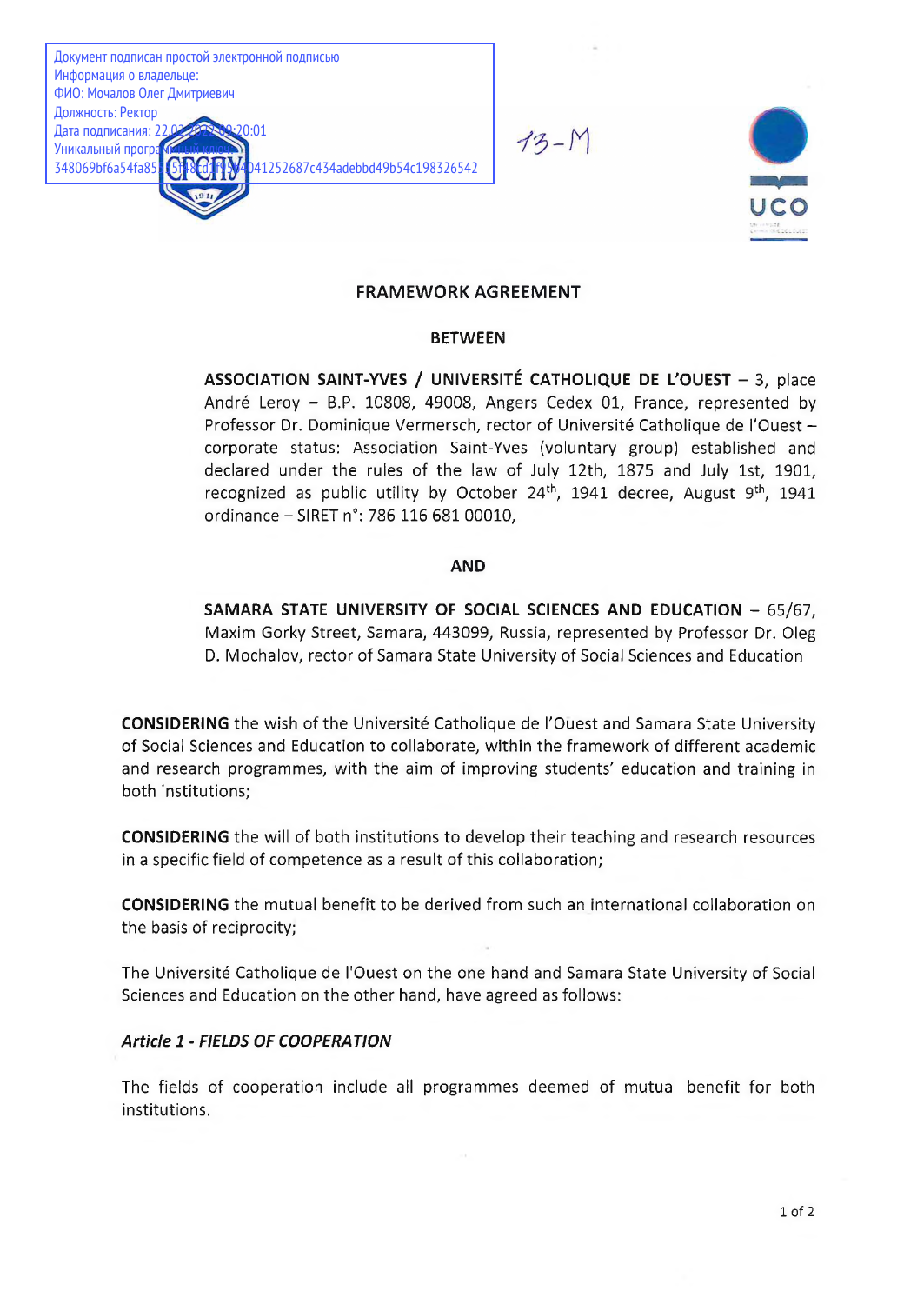# *Article 2 - FORMS OF COOPERATION*

- 2.1 Each programme shall be submitted to a specific agreement. The following activities are envisaged:
	- Teacher mobility;
	- Student mobility;
	- Joint research activities;
	- Participation in seminars
	- Exchange of scientific and academic materials;
	- Joint/double diplomas;
	- Joint publications.
- 2.2 All specific agreements shall specify the contributions made by parties, the means of funding, the precise scope, duration and possibility of extending the programme concerned.
- 2.3 Each institution shall appoint a coordinator for the programmes implemented within the framework of this agreement.
- 2.4 Each specific agreement shall be approved by the representatives of both institutions.

# *Article 3 - DURATION AND SCOPE OF THE AGREEMENT*

The duration of this agreement is five (5) years, as from signature. It may be extended by mutual consent of both parties.

Both parties reserve the right to terminate the agreement by giving six (6)-month written notice.

The present agreement will take effect on signature by both parties.

# **For the Université Catholique de l'Ouest For Samara State University of Social**

**Sciences and Education**

Prof. Dr. Dominique V ermersch Rector Date:  $2/12/2$ Stamp:

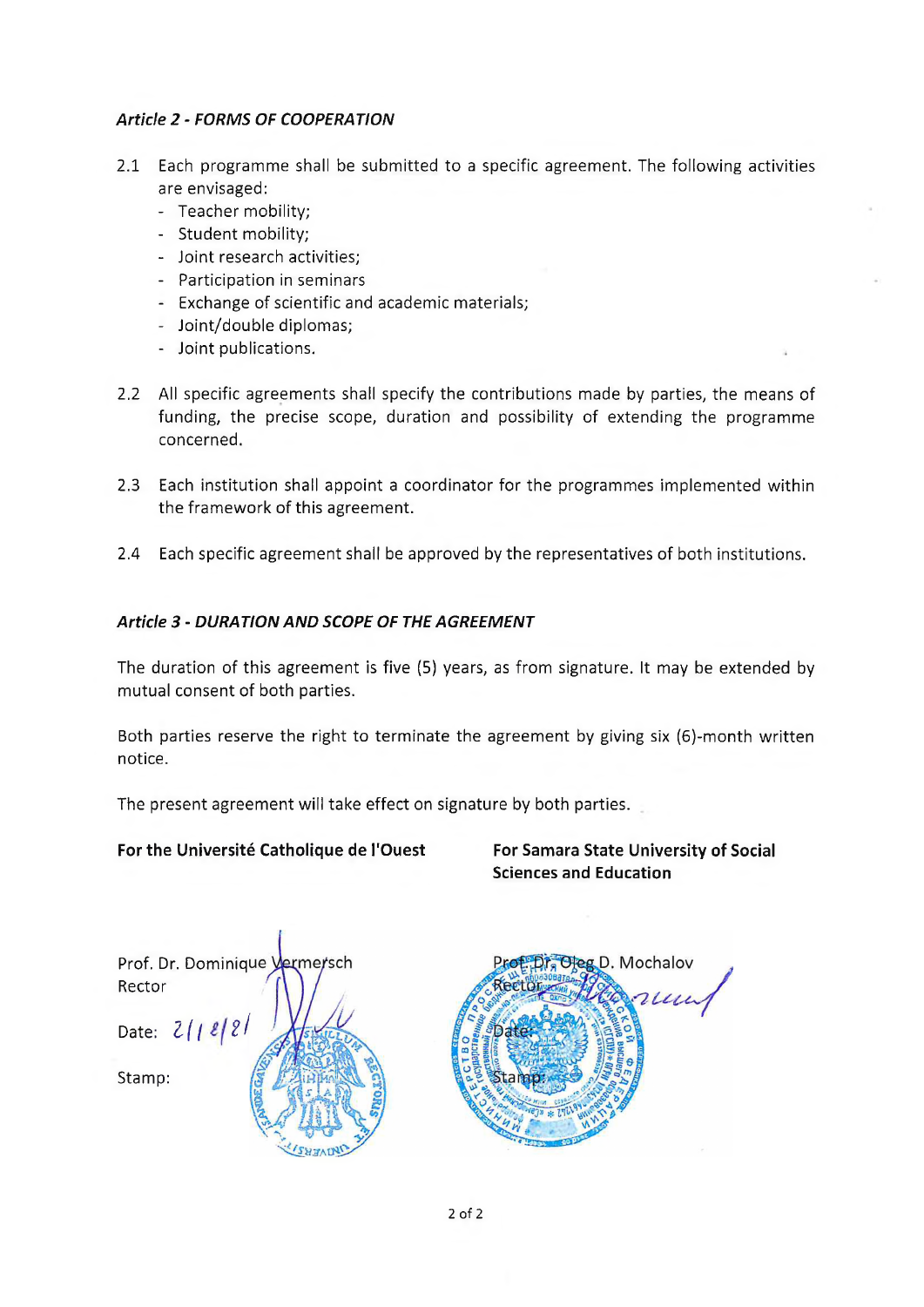# $13 - Ma$

### Student exchange agreement

#### between

ASSOCIATION SAINT-YVES / UNIVERSITÉ CATHOLIQUE DE L'OUEST - 3, place André Leroy - B.P. 10808, 49008, Angers Cedex 01, France, represented by Professor Dr. Dominique Vermersch, rector of Université Catholique de l'Ouest corporate status: Association Saint-Yves (voluntary group) established and declared under the rules of the law of July 12th, 1875 and July 1st, 1901, recognized as public utility by October  $24^{th}$ , 1941 decree, August 9<sup>th</sup>, 1941 ordinance - SIRET n°: 786 116 681 00010,

#### and

**SAMARA STATE UNIVERSITY OF SOCIAL SCIENCES AND EDUCATION** - 65/67, Maxim Gorky Street, Samara, 443099, Russia, represented by Professor Dr. Oleg D. Mochalov, rector of Samara State University of Social Sciences and Education

In order to promote understanding and goodwill, strengthen cultural ties, and broaden student experience and horizons, the Université Catholique de l'Ouest (UCO) and Samara State University of Social Sciences and Education agree to pursue student exchange activities. This agreement sets forth the principles and procedures that will govern the exchange.

#### **1. STUDENT EXCHANGES**

#### **1.1 PRINCIPLES**

1. Student exchanges will be on a one-to-one basis. The number of students being exchanged will not necessarily balance in any given year but should be approximately equal over a fiveyear period.

2. The number of students to be exchanged in any semester will be determined by mutual consent of the participating institutions on an annual basis. It is however expected that the maximum number of students in either direction in a given year shall not exceed 2 per semester.

3. Exchange students shall pay tuition and fees to and be enrolled at their home institution. They shall not be charged for application, tuition, or other fees at the host institution.

4. Withdrawal by a student prior to the end of the exchange period will not affect the status of their counterpart.

#### **1.2 APPLICATION**

1. Students who wish to participate in the exchange should submit applications to the international program coordinator (or other designated official) of their home institution.

2. The home institution coordinator shall arrange for appropriate review of applications and selection of participating students: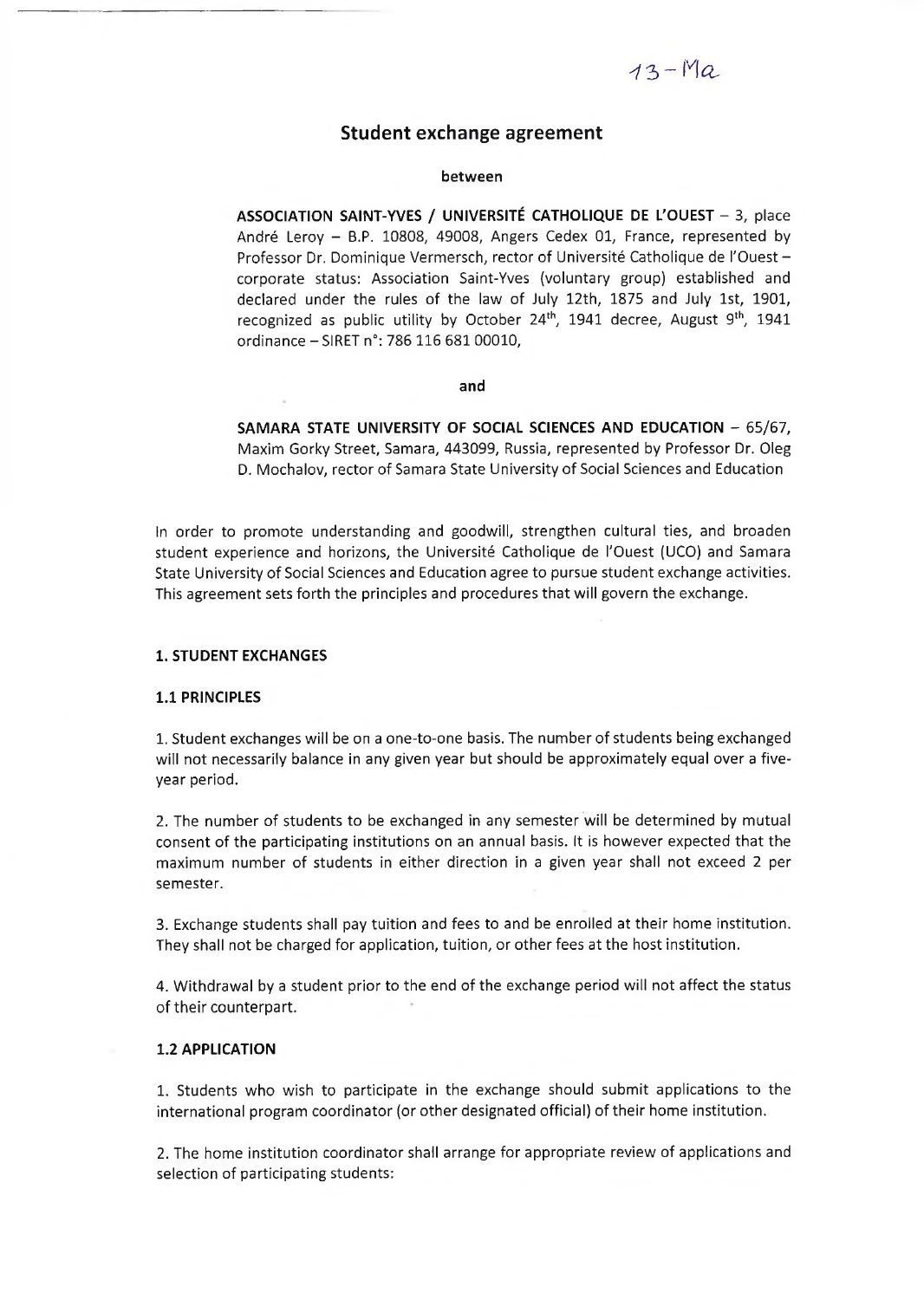- a. academic record
- b. degree of fluency in language of instruction (B2 level in French for UCO, or B2 level in English for business programs entirely taught in English)
- c. relevant and appropriate curricular interests
- d. other criteria that the home institution may wish to impose.

3. The home international exchange coordinator shall normally forward the approved applications to the host institution in May for the fall semester and in November for the spring semester.

4. The host institution coordinator shall arrange for appropriate review and selection of applicants and shall notify successful candidates via the home institution coordinator.

5. The host institution coordinator will arrange for or assist in the procurement of all necessary visa documents for exchange participants.

6. The host institution through its international office or its accommodation office will also assist in finding adequate accommodation prior to the arrival of the student.

### **1.3 REGISTRATION**

1. Students will receive all orientation and registration material from the host exchange coordinator.

2. All students must register on a full-time basis.

3. Exchange students shall be granted the same rights and privileges as regular students at the host institution.

4. An official transcript of records will be mailed to the exchange coordinator of the home institution.

### **1.4 STUDENTS OBLIGATIONS**

1. Exchange students are responsible for making their own travel arrangements.

2. Exchange students are responsible for their own financial support, and the host institution bears no responsibility for providing funds to an exchange student for any purpose.

3. Exchange students are required to fill in the appropriate form to secure accommodation with the housing office. In Angers, students have a choice between halls of residence (a limited number of rooms are available) or homestay.

4. Exchange students have to prove to have subscribed personal health insurance with an international coverage including repatriation, purchased before leaving their home country. Upon arrival in France, they will also have to subscribe to the French health system (''sécurité sociale"), which is free of charge, but covers only a minimum of medical expenses (15-70%).

5. When registering, and in keeping with the UCO requirements, students shall have a valid civil responsibility insurance cover for the whole duration of their stay in France.